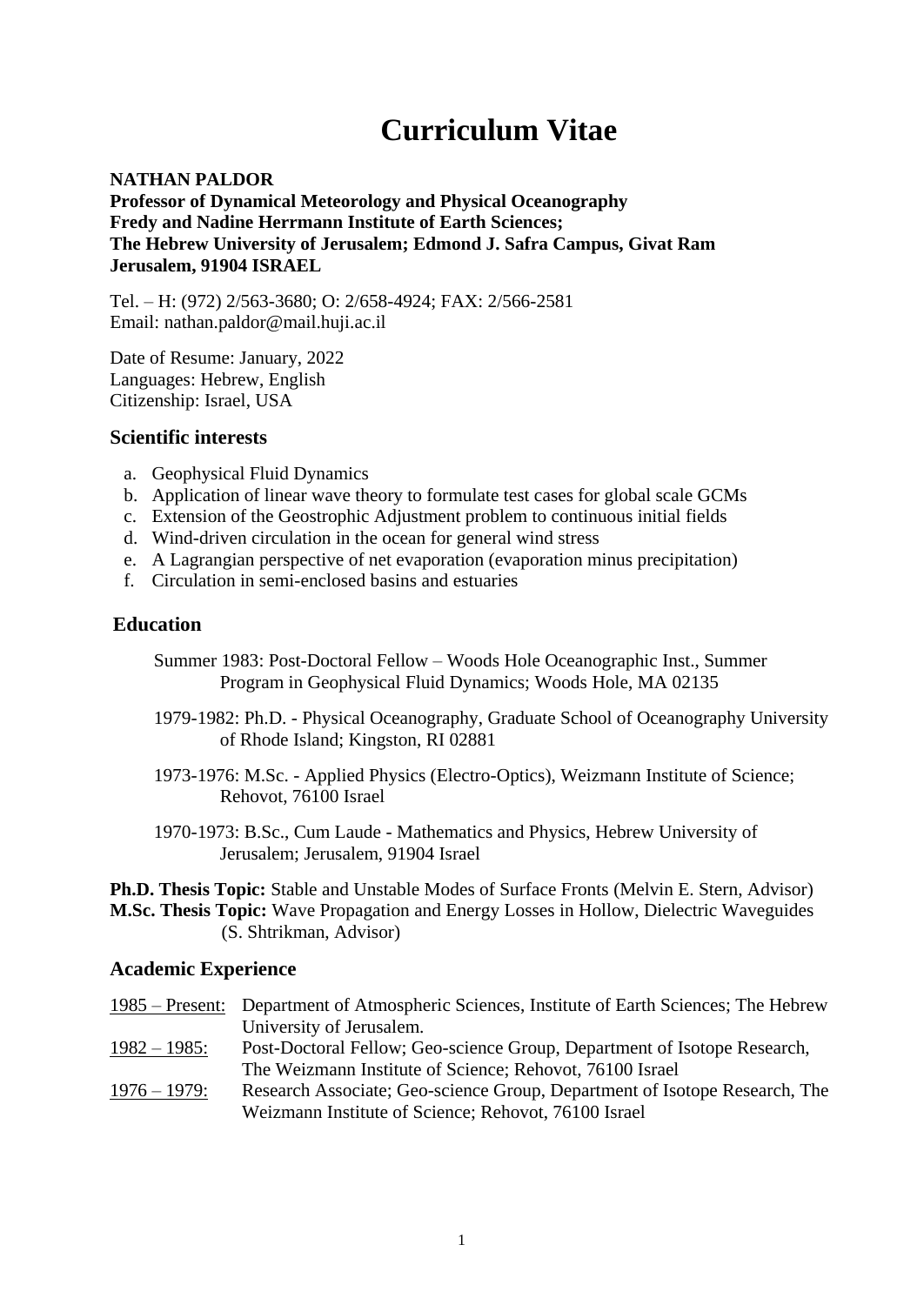# **Long visits and Short-Term/Adjunct Appointments**

| $9/2020 - 9/2021$    | Visiting Professor, School of Marine Science and Policy, College of                                                             |
|----------------------|---------------------------------------------------------------------------------------------------------------------------------|
| $1999 - 2017$ :      | Earth, Ocean and Environment, University of Delaware, DL, USA.<br>Adjunct Professor Rosenstiel School of Marine and Atmospheric |
|                      | Sciences, University of Miami.                                                                                                  |
| Spring 2015:         | Visiting Professor, Department of Earth and Planetary Sciences,                                                                 |
|                      | University of Pennsylvania, Philadelphia, Pennsylvania.                                                                         |
| March $-$ Oct. 2013: | Visiting Professor, Department of Earth and Planetary Sciences, Johns                                                           |
|                      | Hopkins University, Baltimore, Maryland                                                                                         |
| March $-$ Aug. 2009: | Visiting Professor, Institute of Marine and Coastal Sciences, Rutgers, The                                                      |
|                      | State University of New Jersey, New Brunswick, New Jersey.                                                                      |
| $2007 - 2011$ :      | Adjunct Professor, Lamont-Doherty Earth Observatory of Columbia                                                                 |
|                      | University, Palisades, NY                                                                                                       |
| March – Oct. 1999:   | Visiting Professor, MPO/RSMAS/University of Miami, Miami, FL 33149                                                              |
|                      | Summers 1986 – 96: Visiting Assoc. Prof., Department of Atmospheric Sciences and Institute                                      |
|                      | of Geophysics and Planetary Physics, UCLA, Los Angeles, CA 90024                                                                |
| $1991 - 92$ :        | Visiting Professor, Graduate School of Oceanography, University of                                                              |
|                      | Rhode Island, Kingston, RI 02882                                                                                                |
| Fall 1989:           | Visitor, Department of Oceanography and Institute of Geophysical Fluid                                                          |
|                      | Dynamics, Florida State University, Tallahassee, FL 32306                                                                       |

## **Professional Affiliations**

- 1) American Meteorological Society
- 2) American Geophysical Union.
- 3) European Geosciences Union

# **Public Commitments**

- 1) Member, Board of Directors Israel Oceanographic and Limnological Research (1993–96)
- 2) Associate Editor: Israel Journal of Earth Sciences (1990–92), (1 Jan. 2000 Present)
- 3) Chair of Scientific Steering Committee for Oceanography: IOLR, Haifa (1992–1998)
- 4) Chair of Studies: Institute of Earth Sciences, The Hebrew University, Jerusalem (1994–96)
- 5) Member of the Board of Editors: Ocean Modeling (1999 2009)
- 6) Chairman and Convener of Environmental Physics sessions; Israel Physical Society  $46<sup>th</sup>$  and 47th Annual Meetings, IPS2000 and IPS2001.
- 7) Member; Steering Committee of the Hydrologic Service: "Lake Kinneret Modeling" 2003- 06.
- 8) Chair of Studies: Institute of Earth Sciences, Hebrew University, Jerusalem (2004–2008).
- 9) Member, National committee of the Israel Academy of Sciences on space-related research in Israel (The Israeli branch of COSPAR International). 2005 – Present.
- 10) Associate Dean Academic Affairs; Faculty of Mathematics and Natural Sciences, the Hebrew University of Jerusalem. 2009 - 2012.
- 11) Member, Public Committee of Speaker of the House's Prize for the Environment 2012.
- 12) Member, International COSPAR Task Force on GEO (Group on Earth Observations) 2012 – 2015
- 13) Member, Editorial Board, Journal of Marine Sciences and Engineering. 2020 Present

# **Prizes, Awards and Fellowships**

2014/2015 – Bogen Foundation Fellow – HU/University of Pennsylvania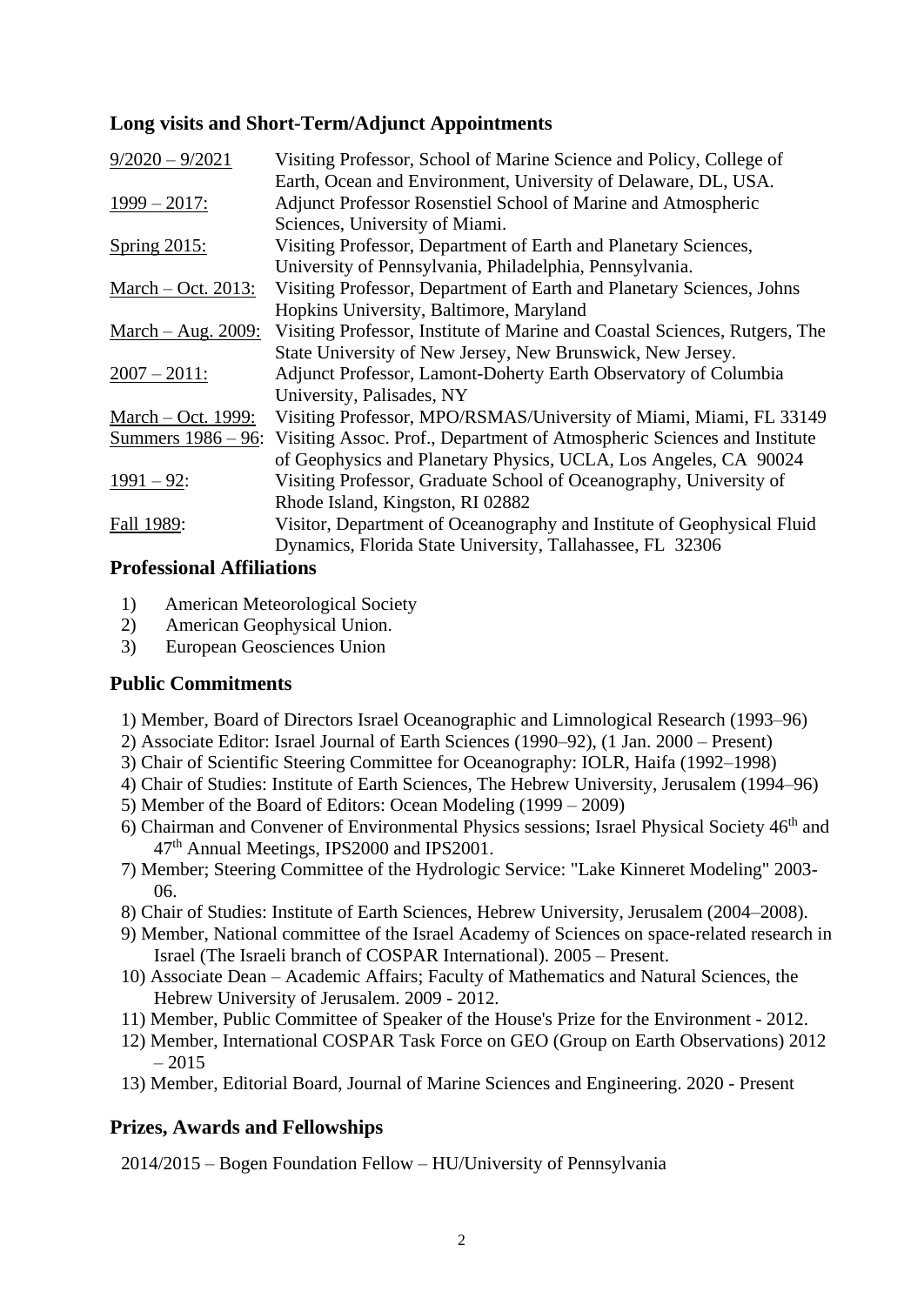2001 – Fellow of the Royal Meteorological Society.

- 1989, 1990, 1997, 1999 Rector's citation for excellence in teaching; The Hebrew University.
- 1998 Senior Associateship: US National Res. Council (GSFC/GISS deferred appointment)
- 1987 The Royal Society of London/Israel Academy of Sciences Fellowship; Hooke Institute for Atmospheric Physics, University of Oxford.
- 1986 M. Richter Young Researchers' Award; The Hebrew University, Jerusalem.
- 1984 The M. Marks Kennedy Fellowship, Weizmann Institute of Science.

#### **Outstanding Public Recognition of my Research**

1992 – Study on parting of the Red Sea (publications 23 and 27) discussed in editorials in *Science*, *NY Times*, the *Britannica* 1994 Yearbook of Science and the Future, *Public Broadcast Service* (PBS), CNN, NBC and hundreds of newspapers and television networks around the world.

#### **Research Grants (recent 5 years)**

Paldor, N. "The structure and trajectory of meso-scale oceanic vortices". Eshkol Foundation of the Israel Ministry of Science and technology. 2011-2014, 180,000 NIS

#### **Current Graduate Students**

1. Itamar Yacoby (Ph.D. – Geophysical Fluid Dynamics, co-supervised with H. Gildor)

| Post-Doc             | Year             | Ph.D.                 | Year             | <b>M.Sc. students</b> | Year             |
|----------------------|------------------|-----------------------|------------------|-----------------------|------------------|
| <b>Fellows</b>       | <b>Graduated</b> | students              | <b>Graduated</b> |                       | <b>Graduated</b> |
| Baruch Ziv           | 2002             | Tal Berman            | 1999             | Ann Wolf-Vecht        | 1990             |
| Yair De-Leon Current |                  | Yona Dvorkin          | 2001             | Tal Berman            | 1991             |
| Ofer Shamir          | 2021             | Ori Adam              | 2011             | <b>Emmanuel Boss</b>  | 1991             |
|                      |                  | Yair Cohen            | 2016             | Ran Weinstein         | 1999             |
|                      |                  | Yair De-Leon          | 2016             | Moshe Ben-Sasson      | 2004             |
|                      |                  | Ofer Shamir           | 2018             | Shira Rubin           | 2006             |
|                      |                  | Itamar Yacoby Current |                  | Yair De-Leon          | 2008             |
|                      |                  |                       |                  | Yair Cohen            | 2009             |
|                      |                  |                       |                  | Ofer Shamir           | 2011             |
|                      |                  |                       |                  | Itamar Yacoby         | 2019             |

#### **Past Graduate students and Postdocs under my supervision**

#### **Invited Talks (recent five years)**

- Paldor, N. (2020). *A Lagrangian View of Evaporation from the Ocean*. International workshop on Mathematical Aspects of Geophysical Flows. University of Vienna, 19-24/January/2020.
- Paldor, N. (2019). *Waves and Turbulence in the Atmosphere: Observations, Theory and Simulations.* International Workshop on Climate and Wave Dynamics. Eilat, Israel, 23-27/September/2019
- Paldor, N. (2018). *How Do Large Scale Flows in the Ocean Become Geostrophic*? Open Mathematical Questions in Physical Oceanography. International Workshop on Mathematical Aspects of Physical Oceanography. Erwin Schrödinger International Institute, Vienna, 1-10/2/2018.
- Paldor, N. (2013). A mini-course on: *Non-Harmonic Waves in Geophysical Fluid Dynamics*. International Meteorological Institute, Stockholm University, 7-11/October 2013.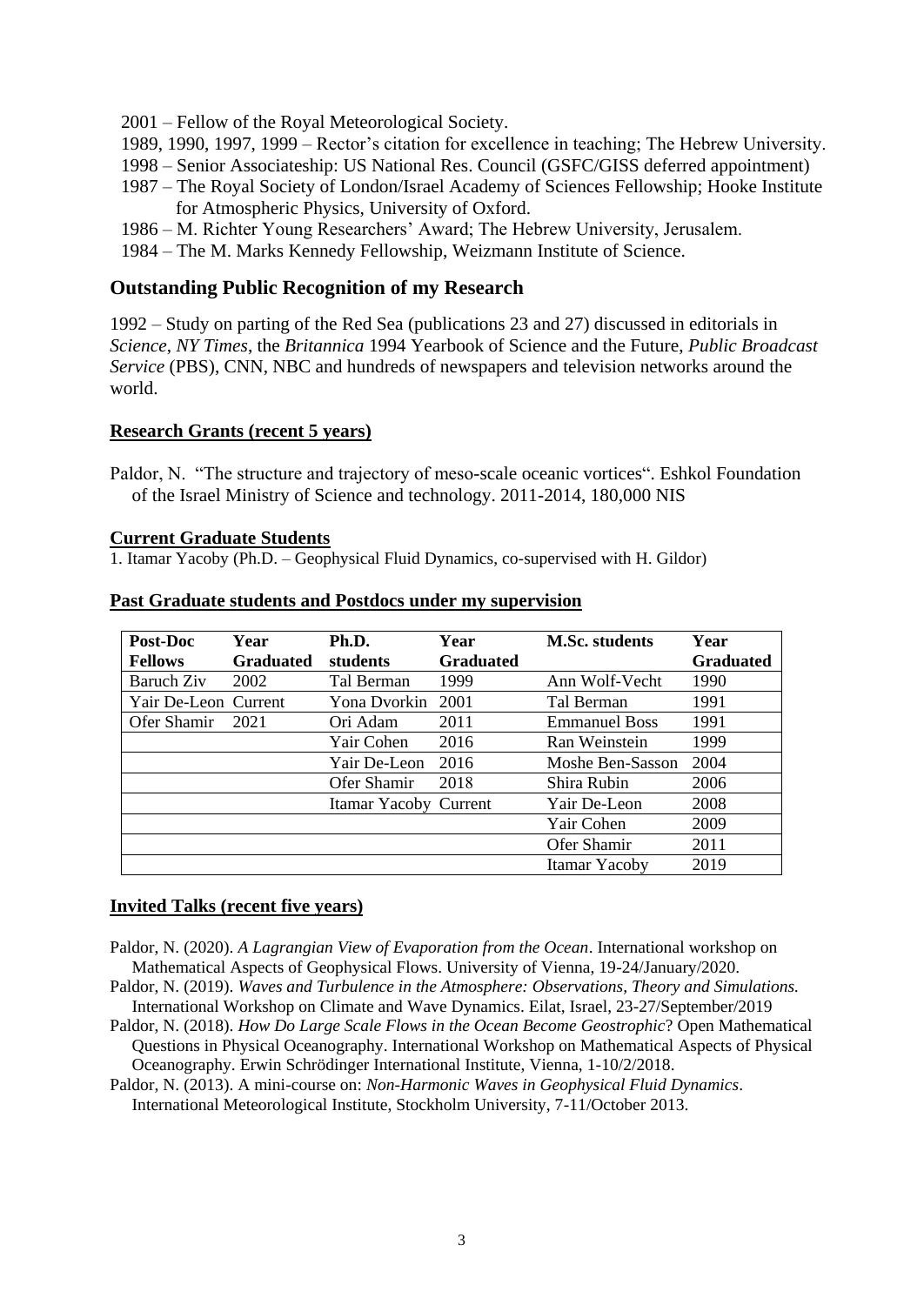# **Refereed Publications - Nathan Paldor**

- 1. Paldor, N., A. Nir and S. Lewis (1978). Use of simulation as an aid in parameter identification of a lake ecosystem., In: *Modeling, Identification and Control in Environmental Systems*. Vensteenkiste (Ed.), North Holland Publishing Company.
- 2. Paldor, N. and D. A. Anati (1979). Seasonal variations of temperature and salinity in the Gulf of Elat. *Deep-Sea Res.,* **26/6A,** 661–672. [https://doi.org/10.1016/0198-](https://doi.org/10.1016/0198-0149(79)90039-6) [0149\(79\)90039-6](https://doi.org/10.1016/0198-0149(79)90039-6)
- 3. Stern, M. E. and N. Paldor (1983). Large amplitude long waves in shear flow. *Phys. Fluids,* 26(4), 906–919. http://doi.org/10.1063/1.864240
- 4. Paldor, N. (1983a). Linear stability and stable modes of geostrophic fronts*. Geophys. Astrophys. Fluid Dyn.,* **24,** 299–326. http://doi.org/10.1080/03091928308209070
- 5. Paldor, N. (1983b). Stability and stable modes of coastal fronts. *Geophys. Astrophys. Fluid Dyn.,* **27,** 217–228. http://doi.org/10.1080/03091928308210127
- 6. Killworth, P. D., N. Paldor and M. E. Stern (1984). Wave propagation and growth on a surface front in a two-layer geostrophic current. *J. Mar. Res.,* **42,** 761–785. <https://doi.org/10.1357/002224084788520701>
- 7. Killworth, P. D. and N. Paldor (1985). A model of sea-ice front instability. *J. Geophys. Res.,* **90(C1),** 883–895. http://doi.org/10.1029/JC090iC01p00883
- 8. Paldor, N. (1986). Nonlinear waves on a coupled density front. *Geophys. Astrophys. Fluid Dyn.,* **37,** 171–191. https://doi.org/10.1080/03091928608210095
- 9. Ronen, D., M. Magaritz, N. Paldor and Y. Bachmat (1986). The behavior of groundwater in the vicinity of the water table, evidenced by specific discharge profiles. *Water Resources Res.,* **22(6),** 1217–1224. https://doi.org/10.1029/WR022i008p01217
- 10. Paldor, N. and P. D. Killworth (1987). Instabilities of a two-layer coupled front. *Deep Sea Res.,* **34(9),** 1525–1539. [https://doi.org/10.1016/0198-0149\(87\)90107-5](https://doi.org/10.1016/0198-0149(87)90107-5)
- 11. Paldor, N. (1988). Amplitude-Wavelength Relations of Nonlinear Frontal Waves on Coastal Currents. *J. Phys. Oceanogr.,* **18(5),** 753–760. [https://doi.org/10.1175/1520-](https://doi.org/10.1175/1520-0485(1988)018%3C0753:ARONFW%3E2.0.CO;2) [0485\(1988\)018<0753:ARONFW>2.0.CO;2.](https://doi.org/10.1175/1520-0485(1988)018%3C0753:ARONFW%3E2.0.CO;2)
- 12. Khait, A. and N. Paldor (1988). Long, Nonlinear Oscillations of Density Fronts. *Geophys. Astrophys. Fluid Dyn.,* **42,** 175–186. <https://doi.org/10.1080/03091929008213206>
- 13. Ronen, D., M. Magaritz and N. Paldor (1988). Microscale haline convection a proposed mechanism for transport at the water table region. *Water Resources Res.,* **24(7),** 1111–1117.<https://doi.org/10.1029/WR024i007p01111>
- 14. Paldor, N. and P. D. Killworth (1988). Inertial Trajectories on the Rotating Earth. *J. Atmos. Sci.,* **45,** 4013–4019. [https://doi.org/10.1029/88WR01824.](https://doi.org/10.1029/88WR01824)
- 15. Gvirtzman, H., N. Paldor, M. Magaritz and Y. Bachmat (1988). Mass Exchange between Mobile Fresh Water and Immobile Saline Water in the Unsaturated Zone. *Water Resources Res.,* **24,** 1638–1644.<https://doi.org/10.1029/WR024i010p01638>
- 16. Ganor, J., A. Matthews and N. Paldor (1989). Constraints on Effective Diffusivity During Oxygen Isotope Exchange at a Marble-Schist Contact, Sifnos (Cyclades), Greece. *Earth Planet. Sci. Lett.,* **94(3/4),** 208–216. [https://doi.org/10.1016/0012-](https://doi.org/10.1016/0012-821X(89)90140-4) [821X\(89\)90140-4](https://doi.org/10.1016/0012-821X(89)90140-4)
- 17. Paldor, N. and M. Ghil (1990). Finite-wavelength instabilities of a coupled density front. *J. Phys. Oceanogr.,* **20(1),** 114–123. [https://doi.org/10.1175/1520-](https://doi.org/10.1175/1520-0485(1990)020%3C0114:FWIOAC%3E2.0.CO;2) [0485\(1990\)020<0114:FWIOAC>2.0.CO;2](https://doi.org/10.1175/1520-0485(1990)020%3C0114:FWIOAC%3E2.0.CO;2)
- 18. Paldor, N. and A. Khait (1990). A note on the use of zero potential vorticity models. *Geophys. Astrophys. Fl. Dyn.,* **51,** 27–34.<https://doi.org/10.1080/03091929008219849>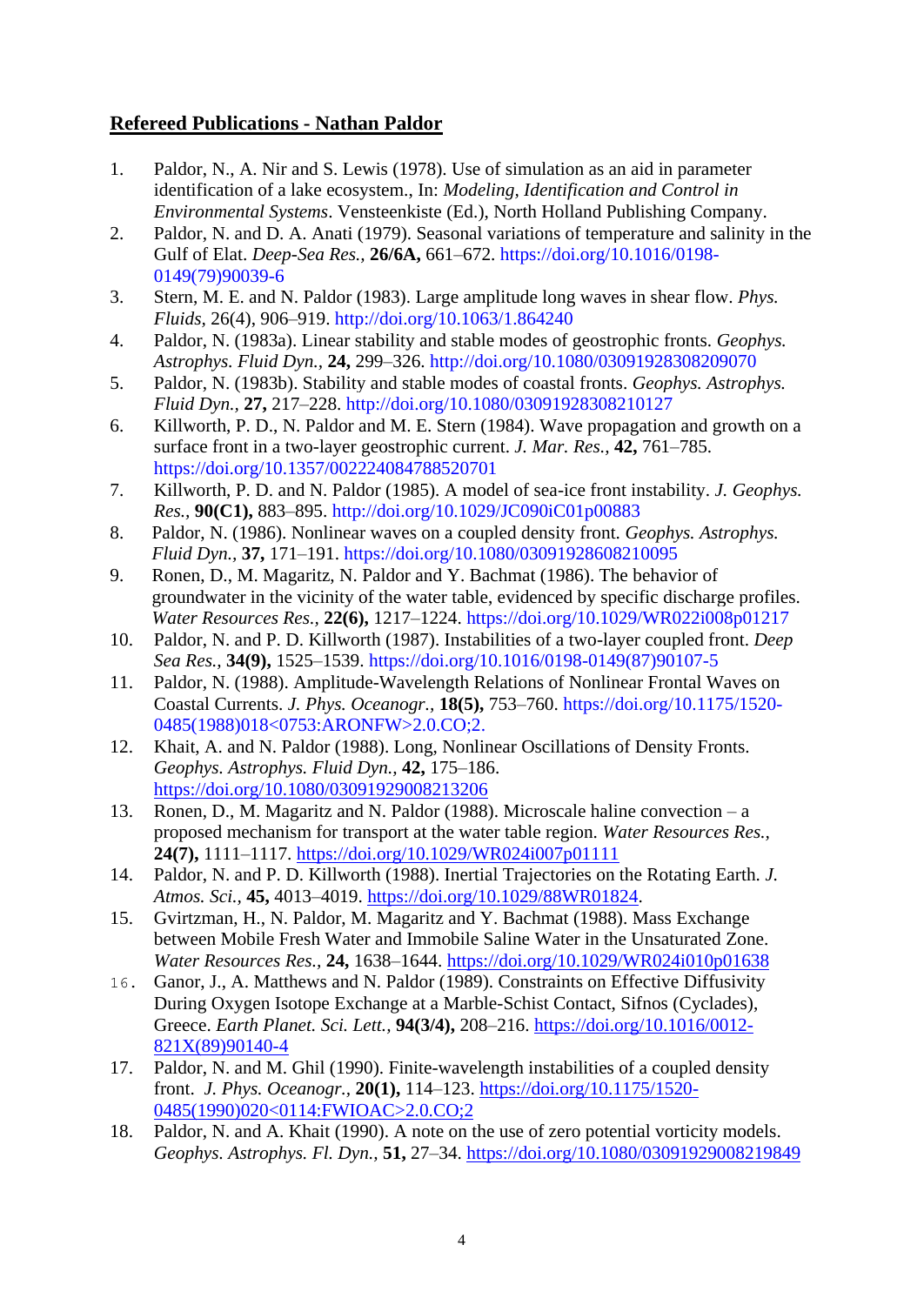- 19. Paldor, N. and D. Nof (1990). Linear instability of an anticyclonic vortex in a two-layer ocean. *J. Geophys. Res.,* **95(C10),** 18,075–18,079. <https://doi.org/10.1029/JC095iC10p18075>
- 20. Paldor, N. (1990). Nonlinear Waves on Geostrophic Fronts. In: Proceedings of the Third International Symposium on Stratified Flows, February 3-5, 1987, Pasadena, California; E. J. List and G. H. Jirka, (Eds.), *Am. Soc civil Eng.,* 1124 pp, 249-255.
- 21. Paldor, N. and M. Ghil (1991). Shortwave instabilities of coastal currents. *Geophys. Astrophys. Fluid Dyn.,* **58,** 225–242.<https://doi.org/10.1080/03091929108227340>
- 22. Nof, D., N. Paldor and S. VanGorder (1991). Abyssal Gyres. *Geophys. Astrophys. Fluid Dyn.,* **58,** 173–196.<https://doi.org/10.1080/03091929108227338>
- 23. Ganor, J., A. Matthews and N. Paldor (1991). Diffusional isotopic exchange across an interlayered Marble-schist sequence with an application to Tinos, Cyclades, Greece. *J. Geophys. Res.,* **96(B10),** 18073–18080. <https://doi,org/10.1029/91JB01575>
- 24. Nof, D. and N. Paldor (1992). Are there oceanographic explanations for the Israelites crossing of the Red Sea? *Bull. Am. Met. Soc.,* **73(3),** 305–314. [https://doi.org/10.1175/1520-0477\(1992\)073<0305:ATOEFT>2.0.CO;2](https://doi.org/10.1175/1520-0477(1992)073%3C0305:ATOEFT%3E2.0.CO;2)
- 25. Wolf-Vecht, A., N. Paldor and S. Brenner (1992). Hydrographic indications of the advection/ convection effects in the Gulf of Elat. *Deep Sea Res.* **39(7/8),** 1393–1401. [https://doi.org/10.1016/0198-0149\(92\)90075-5](https://doi.org/10.1016/0198-0149(92)90075-5)
- 26. Paldor, N. and E. Boss (1992). Chaotic trajectories and dispersion of Lagrangian particles in a tidally driven atmosphere. *J. Atmos. Sci.,* **49(23),** 2306–2318. [https://doi.org/10.1175/1520-0469\(1992\)049<2306:CTOTPI>2.0.CO;2](https://doi.org/10.1175/1520-0469(1992)049%3C2306:CTOTPI%3E2.0.CO;2)
- 27. Paldor, N., C.-H. Liu, R. M. Wakimoto and M. Ghil (1994). A New frontal instability: Theory and ERICA observations. *J. Atmos. Sci.,* **51(22),** 3227–3237. [https://doi.org/10.1175/1520-0469\(1994\)051<3227:ANFITA>2.0.CO;2](https://doi.org/10.1175/1520-0469(1994)051%3C3227:ANFITA%3E2.0.CO;2)
- 28. Nof, D. and N. Paldor (1994). Statistics of wind over the Red Sea with application to the Exodus question. *J. Appl. Met.,* **33(8),** 1017–1025. [https://doi.org/10.1175/1520-](https://doi.org/10.1175/1520-0450(1994)033%3C1017:SOWOTR%3E2.0.CO;2) [0450\(1994\)033<1017:SOWOTR>2.0.CO;2](https://doi.org/10.1175/1520-0450(1994)033%3C1017:SOWOTR%3E2.0.CO;2)
- 29. Ghil, M. and N. Paldor (1994). A model equation for nonlinear wavelength selection and amplitude evolution of frontal waves. *J. Nonlinear Sci.,* **4,** 471–496. <https://doi.org/10.1007/BF02430642>
- 30. Dutkiewicz, S. and N. Paldor (1994). On the mixing enhancement in a meandering jet due to the interaction with an eddy. *J. Phys. Oceanogr.,* **24(11),** 2418–2423. [https://doi.org/10.1175/1520-0485\(1994\)024<2418:OTMEIA>2.0.CO;2](https://doi.org/10.1175/1520-0485(1994)024%3C2418:OTMEIA%3E2.0.CO;2)
- 31. Berman, T., S. Brenner and N. Paldor (1995). Salt fingering in the Cyprus Eddy. In: Double- Diffusive Convection. Brandt A. and H. J. S. Fernando (Eds.). *The American Geophysical Union, Geophysical Monographs,* **94,** 251–260. https://doi.org/10[.1029/GM094p0251](https://ui.adsabs.harvard.edu/link_gateway/1995GMS....94..251B/doi:10.1029/GM094p0251)
- 32. Rom-Kedar, V., Y. Dvorkin and N. Paldor (1995). Chaotic motion on a rotating sphere. In: *Lévy flights and related topics in physics.* Shlesinger, Zaslavsky and Frisch (Eds). Springer- Verlag Lecture Notes in Physics. **450,** 72–87. An invited paper to the volume.
- 33. Boss, E., N. Paldor and L. Thompson (1996). Stability of a potential vorticity front; from quasi-geostrophy to shallow-water. *J. Fluid Mech.,* **315,** 65–83. <https://doi.org/10.1017/S0022112096002339>
- 34. Rom-Kedar, V., Y. Dvorkin and N. Paldor (1997). Chaotic Hamiltonian dynamics of particle's horizontal motion in the atmosphere. *Physica D,* **106(3**–**4),** 389–431. [https://doi.org/10.1016/S0167-2789\(97\)00015-8](https://doi.org/10.1016/S0167-2789(97)00015-8)
- 35. Paldor, N. and M. Ghil (1997). Linear instability of a zonal jet on an f-plane. *J. Phys. Oceanogr.,* **27(11),** 2361–2369. [https://doi.org/10.1175/1520-](https://doi.org/10.1175/1520-0485(1997)027%3C2361:LIOAZJ%3E2.0.CO;2) [0485\(1997\)027<2361:LIOAZJ>2.0.CO;2](https://doi.org/10.1175/1520-0485(1997)027%3C2361:LIOAZJ%3E2.0.CO;2)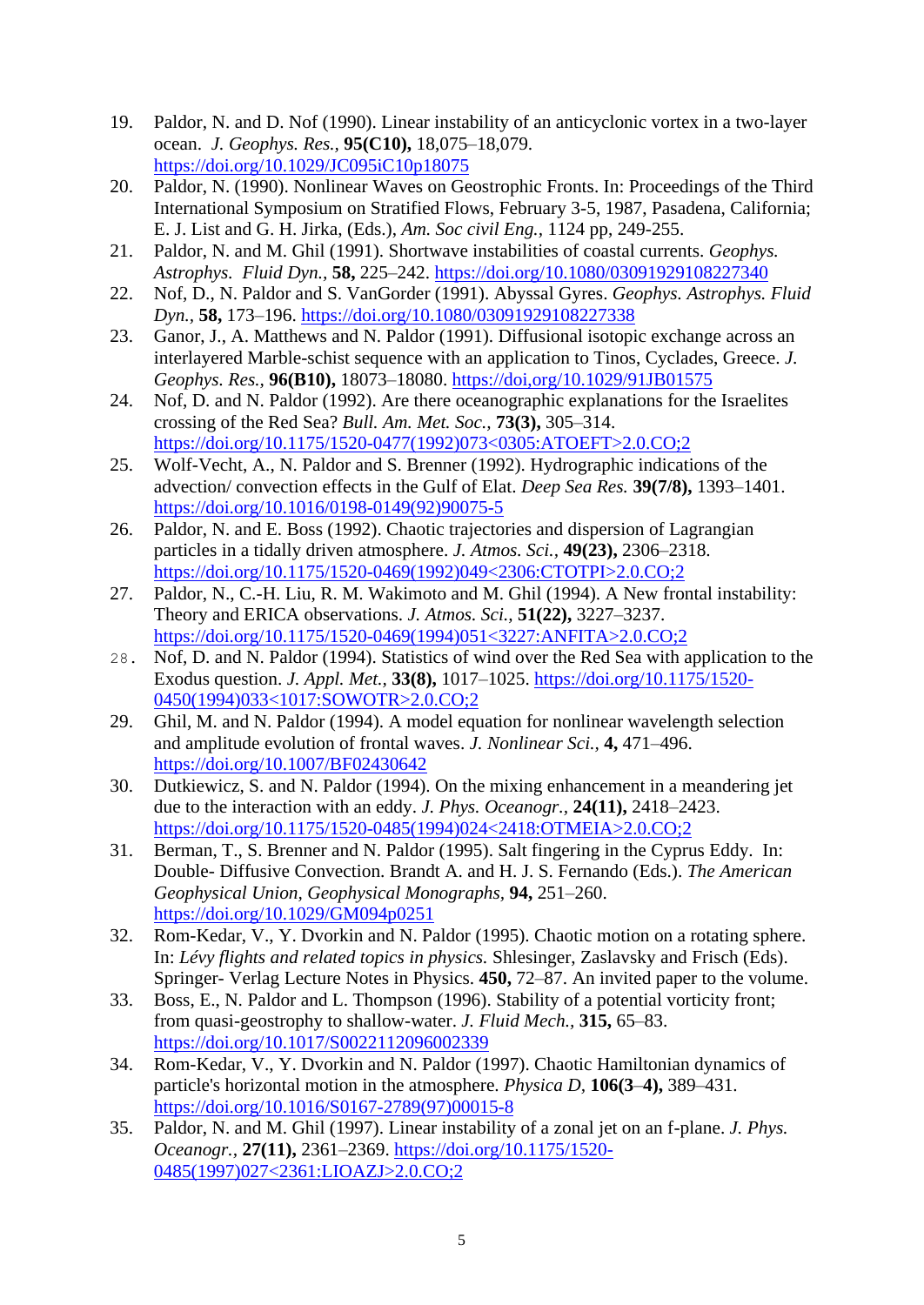- 36. Rom-Kedar, V. and N. Paldor (1997). From the Tropics to the Poles in forty days. *Bull. Am. Met. Soc.,* **78(12),** 2779–2784. [https://doi.org/10.1175/1520-](https://doi.org/10.1175/1520-0477(1997)078%3C2779:FTTTTP%3E2.0.CO;2) [0477\(1997\)078<2779:FTTTTP>2.0.CO;2](https://doi.org/10.1175/1520-0477(1997)078%3C2779:FTTTTP%3E2.0.CO;2)
- 37. Gelb, A., D. Gotllieb and N. Paldor (1997). Wind set-down relaxation on a sloping beach*. J. Comp. Phys.,* **138(2),** 644–664.<https://doi.org/10.1006/jcph.1997.5837>
- 38. Genin, A. and N. Paldor (1998). Changes in the circulation and current spectrum near the tip of the narrow, seasonally mixed, Gulf of Elat. *Israel J. Earth Sci.,* **47,** 87–92.
- 39. Dvorkin, Y. and N. Paldor (1999). Analytical considerations of Lagrangian Cross– Equatorial flow. *J. Atmos. Sci.,* **56(9),** 1229–1237. [https://doi.org/10.1175/1520-](https://doi.org/10.1175/1520-0469(1999)056%3C1229:ACOLCE%3E2.0.CO;2) [0469\(1999\)056<1229:ACOLCE>2.0.CO;2](https://doi.org/10.1175/1520-0469(1999)056%3C1229:ACOLCE%3E2.0.CO;2)
- 40. Ziv, B. and N. Paldor (1999). The divergence field associated with time-dependent jet streams. *J. Atmos. Sci.,* **56(12),** 1843–1857. [https://doi.org/10.1175/1520-](https://doi.org/10.1175/1520-0469(1999)056%3C1843:TDFAWT%3E2.0.CO;2) [0469\(1999\)056<1843:TDFAWT>2.0.CO;2](https://doi.org/10.1175/1520-0469(1999)056%3C1843:TDFAWT%3E2.0.CO;2)
- 41. Paldor, N. (1999). Linear instability of barotropic submesoscale coherent vortices observed in the Ocean. *J. Phys. Oceanogr.,* **29(6),** 1442–1452. [https://doi.org/10.1175/1520-0485\(1999\)029<1442:LIOBSC>2.0.CO;2](https://doi.org/10.1175/1520-0485(1999)029%3C1442:LIOBSC%3E2.0.CO;2)
- 42. Paldor, N. and V. Rom-Kedar (1999). Reply to Comments on "From the Tropics to the Poles in forty days". *Bull. Am. Met. Soc.,* **80(5),** 905–908.
- 43. Paldor, N. and Y. Dvorkin (2000). Noise induced inter-hemispheric particle transport Stochastic Resonance in a Hamiltonian system. *J. Atmos. Sci.,* **57(1),** 150–157. [https://doi.org/10.1175/1520-0469\(2000\)057<0150:NIIPTS>2.0.CO;2](https://doi.org/10.1175/1520-0469(2000)057%3C0150:NIIPTS%3E2.0.CO;2)
- 44. Kearns, E. D. and N. Paldor (2000). Why are the meanders of the North Atlantic Current stable and stationary? *Geophys. Res. Lett.,* **27(7),** 1029–1033. <https://doi.org/10.1029/1999GL010508>
- 45. Weinstein, R., N. Paldor, A. Anati and A. Hecht (2000). Internal Seiches in the Strongly Stratified Dead Sea*. Israel J. Earth Sci.,* **49(1),** 45–53.
- 46. Berman, T., N. Paldor and S. Brenner (2000). Simulation of Wind-Driven Circulation in the Gulf of Elat (Aqaba). *J. Mar. Sys.,* **26(3-4),** 349–365. [https://doi.org/10.1016/S0924-](https://doi.org/10.1016/S0924-7963(00)00045-2) [7963\(00\)00045-2](https://doi.org/10.1016/S0924-7963(00)00045-2)
- 47. Dvorkin, Y., N. Paldor and C. Basdevant (2001). Reconstructing balloon trajectories in the tropical stratosphere with a hybrid model using analyzed fields. *Q. J. Roy. Meteor. Soc*., **127(573A),** 975-988.<https://doi.org/10.1002/qj.49712757314>
- 48. Paldor, N. (2001). The zonal drift associated with time-dependent particle motion on the earth. *Q. J. Roy. Meteor. Soc.,* **127(577A),** 2435-2450. <https://doi.org/10.1002/qj.49712757713>
- 49. Paldor N. and A. Sigalov (2001). The mechanics of inertial motion on the earth and on a rotating sphere. *Physica D,* **160(1-2),** 29-53. https://doi.org[/10.1016/S0167-](https://doi.org/10.1016/S0167-2789(01)00341-4) [2789\(01\)00341-4](https://doi.org/10.1016/S0167-2789(01)00341-4)
- 50. Paldor, N., Y. Dvorkin and C. Basdevant (2002). Improving the calculation of particle trajectories in the extra-tropical troposphere using standard NCEP fields. *Atmos. Env.,* **36/3**, 483-490. https://doi.org/[10.1016/S1352-2310\(01\)00305-3](https://doi.org/10.1016/S1352-2310(01)00305-3)
- 51. Paldor, N. (2002). The transport in the Ekman surface layer on the spherical Earth. *J. Mar. Res.*, **60(1),** 47-72. https://doi.org[/10.1357/002224002762341249](https://doi.org/10.1357/002224002762341249)
- 52. Nof, D., N. Paldor and S. VanGorder (2002). The Reddy Maker. *Deep Sea Res. Part I*., **49(9),** 1531-1549. [https://doi.org/10.1016/S0967-0637\(02\)00040-7](https://doi.org/10.1016/S0967-0637(02)00040-7)
- 53. Berman, T., N. Paldor and S. Brenner (2003). The annual SST cycle in the Eastern Mediterranean Red Sea and Gulf of Elat. *Geophys. Res. Lett.,* **30(5),** 1261-1264. https://doi.org[/10.1029/2002GL015860](https://doi.org/10.1029/2002GL015860)
- 54. Berman, T., N. Paldor and S. Brenner (2003). The Seasonality of Tidal Circulation in the Gulf of Elat. *Israel J. Earth Sci.,* **52(1),** 11-19.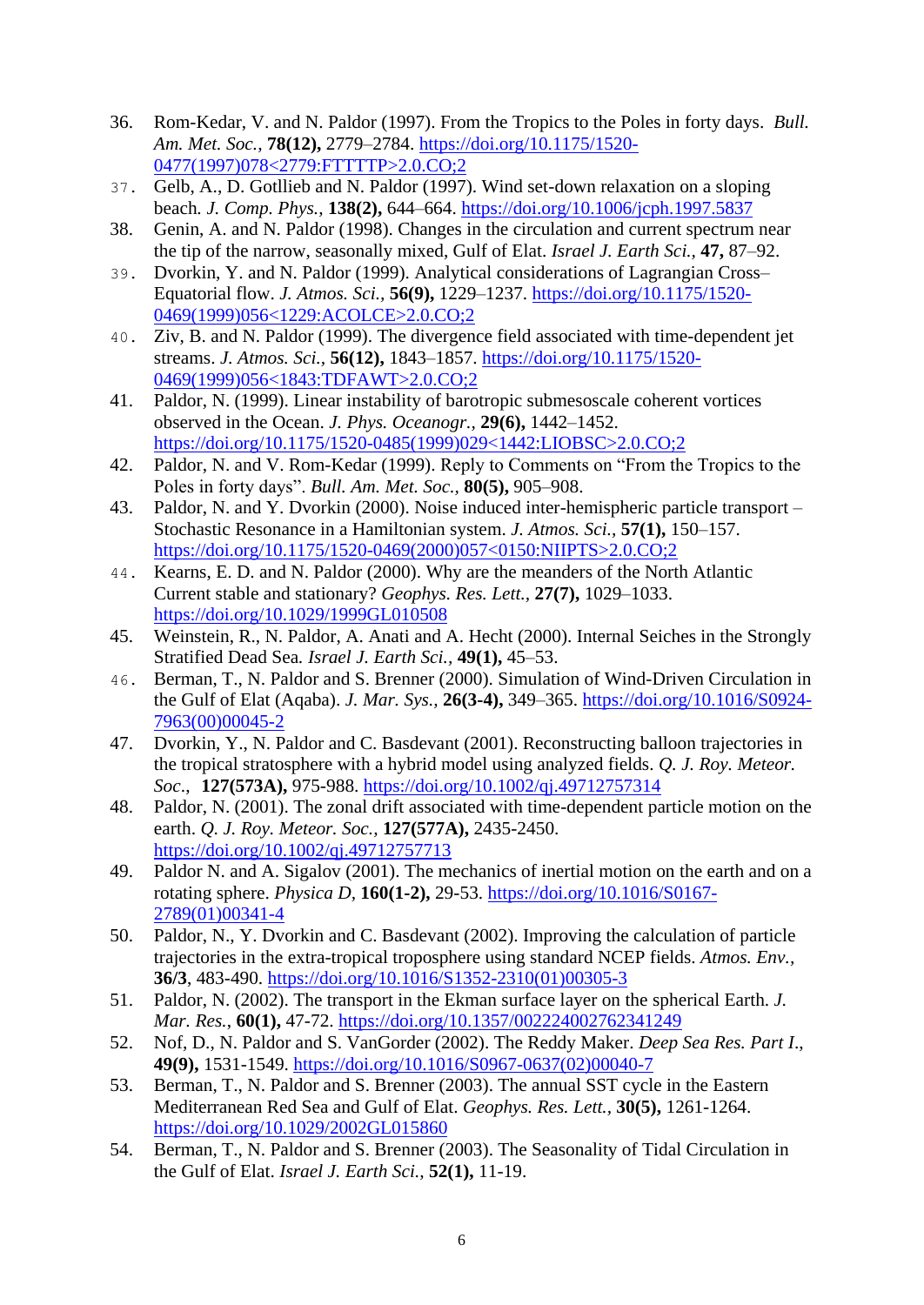- 55. Paldor, N., A. Sigalov and D. Nof (2003). The mechanics of eddy transport from one hemisphere to the other. *Q. J. Roy. Meteor. Soc.,* **129(591B),** 2011-2025. <https://doi.org/10.1256/qj.02.157>
- 56. Paldor, N., Y. Dvorkin, A.J. Mariano, T. Ozkogmen and E. Ryan (2004). A practical, hybrid model for predicting the trajectories of near-surface ocean drifters. *J. Tech.,* **21(8),** 1246-1258. [https://doi.org/10.1175/1520-](https://doi.org/10.1175/1520-0426(2004)021%3C1246:APHMFP%3E2.0.CO;2) [0426\(2004\)021<1246:APHMFP>2.0.CO;2](https://doi.org/10.1175/1520-0426(2004)021%3C1246:APHMFP%3E2.0.CO;2)
- 57. Haza, A. C., N. Paldor and A. J. Mariano (2004). Linear instabilities of a two-layer geostrophic surface front near a wall. *J. Mar. Res.,* **62(5),** 639-662. <https://doi.org/10.1357/0022240042387574>
- 58. Paldor, N. and A. Sigalov (2006). Inertial particle approximation to solutions of the Shallow Water Equations on the rotating spherical Earth*. Tellus,* **58A,** 280-292. <https://doi.org/10.1111/j.1600-0870.2006.00170.x>
- 59. Nof, D., I. McKeague and N. Paldor (2006). Is there a paleolimnological explanation for "walking on water" in the Sea of Galilee? *J*. *Paleolimnology,* **35(3),** 417-439. <https://doi.org/10.1007/s10933-005-1996-1>
- 60. Paldor, N. and Y. Dvorkin (2006). Barotropic Instability of a Zonal Jet: From Nondivergent Perturbations on the B-plane to Divergent Perturbations on a Sphere. *J. Phys. Oceanogr.,* **36(12),** 2271-2282. <http://doi.org/10.1175/JPO2960.1>
- 61. Paldor, N., S. Rubin and A. J. Mariano (2007). A Consistent Theory for Linear Waves of the Shallow-Water Equations on a Rotating Plane in Midlatitudes. *J. Phys. Oceanogr.,* **37(1),** 115-128. <http://doi.org/10.1175/JPO2986.1>
- 62. Paldor, N. (2007). Inertial Particle Dynamics on the Rotating Earth. In: *Lagrangian Analysis and Prediction of Coastal and Ocean Dynamics.* A. Griffa, A. D. Kirwan Jr., A. J. Mariano, T. Özgökmen, and H. T. Rossby (Eds.). Cambridge Univ. Press, UK. 119-135. https://doi.org[/10.2277/0521870186](http://dx.doi.org/10.2277/0521870186)
- 63. Erlick, C., N. Paldor and B. Ziv (2007). Linear waves in a symmetric equatorial channel. *Q. J. Roy. Meteor. Soc.,* **133(624),** 571-577. DOI: [https://doi.org/10.1002/qj.44.](https://doi.org/10.1002/qj.44)
- 64. Rubin, S., B. Ziv and N. Paldor (2007). Tropical Plumes over Eastern North Africa as a source of rain in the Middle East. *Month. Wea. Rev.,* **135(12),** 4135-4148. <https://doi.org/10.1175/2007MWR1919.1>
- 65. Nof, D., I. McKeague and N. Paldor (2007). Was there ice along the shore of the Sea of Galilee during the last 12,000?—Reply to a comment by Prange et al. (2007) and a comment by Friedman (2007). *J. Paleolimonology.* **38(4),** 597-600. <https://doi.org/10.1007/s10933-007-9137-7>
- 66. Heifetz, E., N. Paldor, Y. Oreg, A. Stern and I. Merksamer (2007). Higher order corrections for Rossby waves in a zonal channel on the B-plane. *Q. J. Roy. Meteor. Soc.*, **133(628),** 1893-1898, DOI: [http://doi.org/10.1002/qj.144.](http://doi.org/10.1002/qj.144)
- 67. Rubin, S., N. Paldor and B. Ziv (2007). On the dominance of changes in planetary angular momentum in large scale Extra-tropical flows. *Geophys. Res. Lett.*, **34,** L23814, DOI: [http://doi.org/10.1029/2007GL031145.](http://doi.org/10.1029/2007GL031145)
- 68. Paldor, N. (2008). Non-divergent 2D vorticity dynamics and the Shallow Water Equations on the rotating Earth. In: *IUTAM symposium on Hamiltonian Dynamics, Vortex Structures and Turbulence. Proceedings of the IUTAM symposium held in Moscow, 25-30 August, 2006*. A.V. Borisov, V. V. Kozlov, I. S. Mamaev and M. A. Sokolovskiy (Eds.). Springer-IUTAM bookseries. **6**, 177-187.
- 69. Paldor, N. and A. Sigalov (2008). A unified theory of linear waves of the Shallow Water Equations on a rotating plane. In: *IUTAM symposium on Hamiltonian Dynamics, Vortex Structures and Turbulence. Proceedings of the IUTAM symposium held in*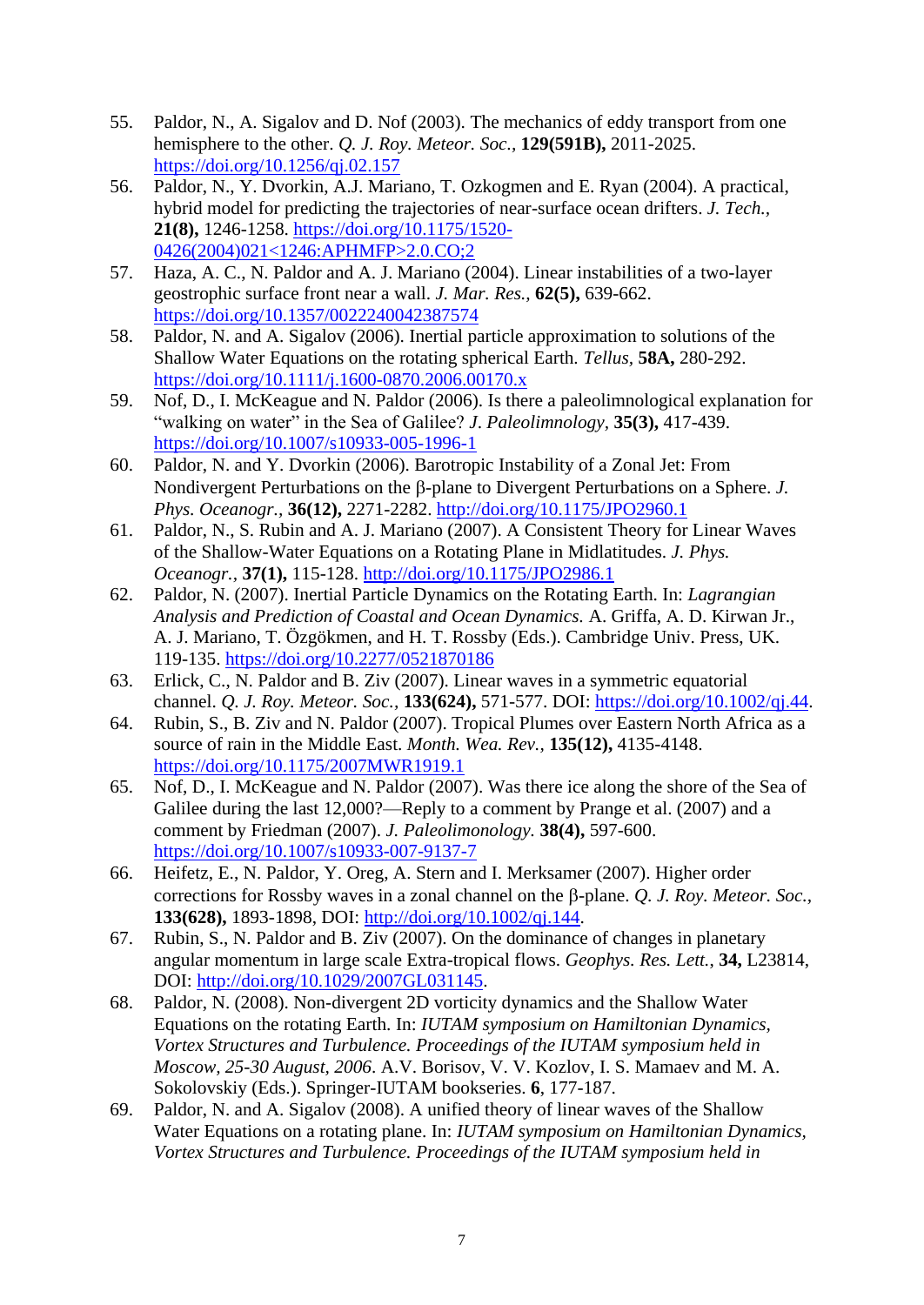*Moscow, 25-30 August, 2006.* A.V. Borisov, V. V. Kozlov, I. S. Mamaev and M. A. Sokolovskiy (Eds.). Springer-IUTAM bookseries. **6**, 403-413.

- 70. Paldor, N. (2008). On the estimation of trends in annual rainfall using paired gauge observations. *J. Appl. Met. Clim.,* **47(6),** 1814-1818. <https://doi.org/10.1175/2007JAMC1697.1>
- 71. Paldor, N., S. Rubin and A. J. Mariano (2008). Reply to: On "A Consistent Theory for Linear Waves of the Shallow-Water Equations on a Rotating Plane in Midlatitudes" by Poulin F. J. and K. Rowe (2008). *J. Phys. Oceanogr.,* **38(9),** 2118-2119. <https://doi.org/10.1175/2008JPO4015.1>
- 72. Paldor, N. and A. Sigalov (2008). Trapped waves on the Mid-latitude  $\beta$ -plane. *Tellus*, **60A,** 742-748. DOI:<https://doi.org/10.1111/j.1600-0870.2008.00332.x>
- 73. Ben-Sasson, M., S. Brenner and N. Paldor (2009). Estimating air-sea heat fluxes in semi-enclosed basins: The case of the Gulf of Elat (Aqaba). *J. Phys. Oceangor.,* **39(1)**, 185-202. <https://doi.org/10.1175/2008JPO3858.1>
- 74. Adam, O. and N. Paldor (2009). Global circulation in an axially symmetric shallow water model forced by equinoctial differential heating. *J. Atmos. Sci.,* **66(5),** 1418-1433. <https://doi.org/10.1175/2008JAS2685.1>
- 75. Paldor, N., Y. Dvorkin and E. Heifetz (2009). Divergent versus non-divergent perturbation of piecewise uniform shear flows on the f-plane. *J. Phys. Oceanogr.,* **39(7),** 1685-1699. <https://doi.org/10.1175/2009JPO4048.1>
- 76. Paldor, N. and J. R. E. Lutjeharms (2009). Why is the stability of the Agulhas Current geographically bi-modal? *Geophys. Res. Lett.*, **36,** L14604, https://doi.org/10.1029/2009GL038445.
- 77. De-Leon, Y. and N. Paldor (2009). Linear waves in Mid-latitudes on the rotating spherical Earth. *J. Phys. Oceanogr.,* **39(12),** 3204-3215. https://doi.org/10.1175/2009JPO4083.1
- 78. Cohen, Y., N. Paldor and J. Sommeria (2010). Laboratory experiments and a nonharmonic theory for topographic Rossby waves over a linearly sloping bottom on the fplane. *J. Fluid Mech.,* **645,** 479-496. <https://doi.org/10.1017/S0022112009992862>
- 79. De-Leon, Y., C. Erlick and N. Paldor (2010). The eigenvalue equations of equatorial waves on a sphere. *Tellus,* **62A,** 62-70. [https://doi.org/10.1111/j.1600-](https://doi.org/10.1111/j.1600-0870.2009.00420.x) [0870.2009.00420.x](https://doi.org/10.1111/j.1600-0870.2009.00420.x) .
- 80. Adam, O. and N. Paldor (2010). Global circulation in an axially symmetric shallow water model forced by off-equatorial differential heating. *J. Atmos. Sci.,* **67(4),** 1275- 1286. <https://doi.org/10.1175/2008JAS2685.1>
- 81. Nof, D. and N. Paldor (2010). The cave resonator and the Parker Turner cave collapse problem. *Safety Science,* **48(5)**, 607-614. <https://doi.org/10.1016/j.ssci.2010.01.010>
- 82. Adam, O. and N. Paldor (2010). On the role of viscosity in ideal Hadley circulation models. *Geophys. Res. Lett.* **37**, L16801, [https://doi.org/10.1029/2010GL043745.](https://doi.org/10.1029/2010GL043745)
- 83. Paldor, N. (2010). On spurious instabilities on the B-planes with no mean flows. Ann. *Geophys.*, **28,** 1737-1739. [https://doi.org/10.5194/angeo-28-1737-2010.](https://doi.org/10.5194/angeo-28-1737-2010)
- 84. Paldor, N. and A. Sigalov (2011). An Invariant Theory of the Linearized Shallow Water Equations with Rotation and its application to a sphere and a plane. *Dyn. Atmos. Ocean,* **51,** 26-44. [https://doi.org/10.1016/j.dynatmoce.2010.10.001.](https://doi.org/10.1016/j.dynatmoce.2010.10.001)
- 85. De-Leon Y. and N. Paldor (2011). Zonally propagating wave solutions of Laplace Tidal Equations in a baroclinic ocean of an aqua-planet. *Tellus,* **63A,** 348-353. https://doi.org/10.1111/j.1600-0870.2010.00490.x
- 86. Ashkenazy, Y., N. Paldor and Y. Zarmi (2011). On the meridional structure of extratropical Rossby waves. *Tellus,* **63A,** 817-827. https://doi.org/10.1111/j.1600- 0870.2011.00516.x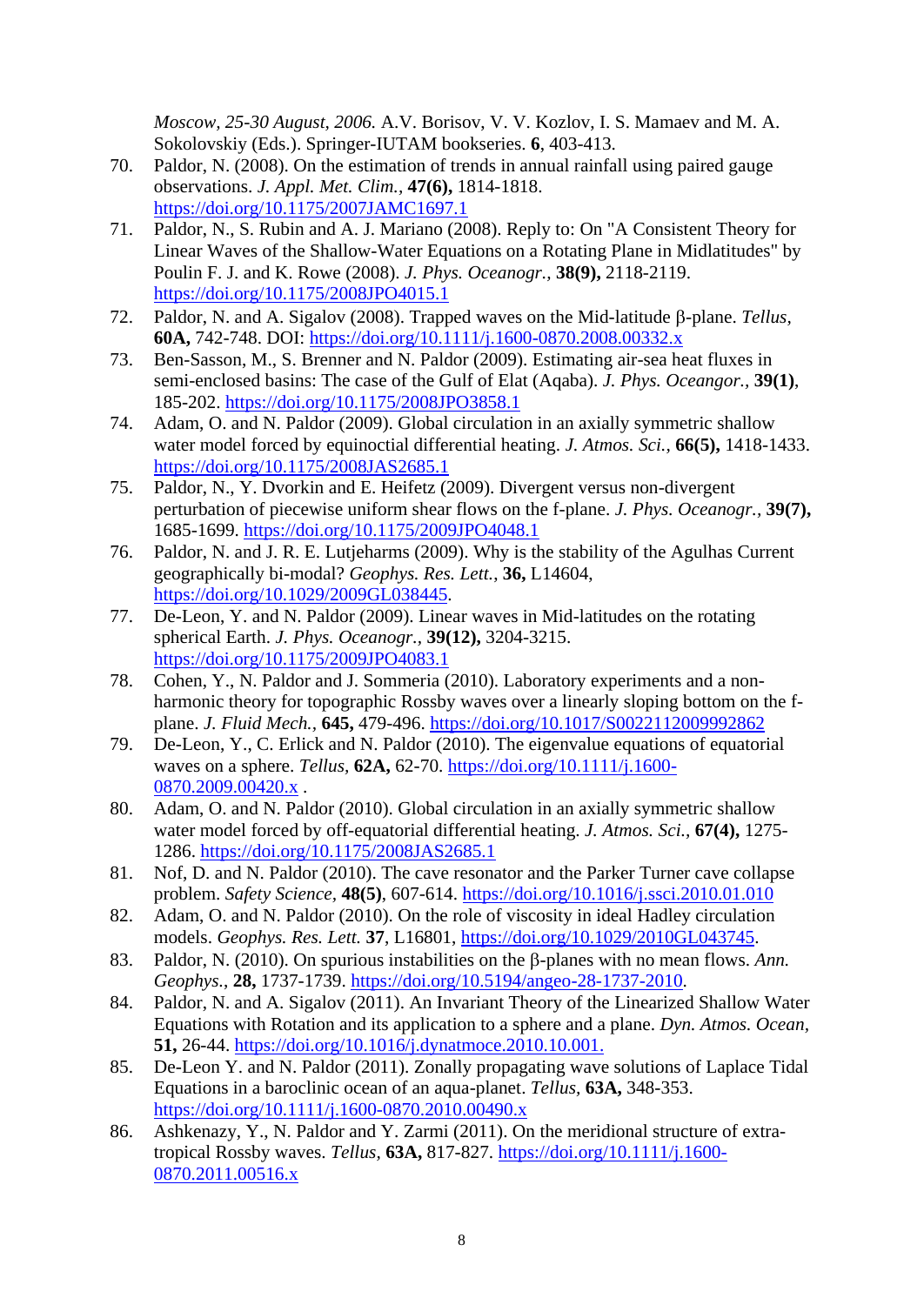- 87. Nof, D., V. Zharkov, J. Ortiz, N. Paldor and E. Chassignet (2011). [The arrested Agulhas](http://earth.huji.ac.il/data/file/nathan/ArrestedAgulhasretro2011.pdf)  [retroflection.](http://earth.huji.ac.il/data/file/nathan/ArrestedAgulhasretro2011.pdf) *J. Mar. Res.* **69,** 659-691.<https://doi.org/10.1357/002224011799849453>
- 88. Paldor, N., Y. Dvorkin and D. Nof (2011). Linear instability of uniform shear zonal currents on the  $\beta$ -plane. *J. Mar. Res.* **69,** 693-704. [https://doi.org/10.1357/002224011799849327.](https://doi.org/10.1357/002224011799849327)
- 89. Cohen, Y., N. Paldor and J. Sommeria (2012). Application of laboratory experiments to assess the error introduced by the imposition of "wall" boundary conditions in shelf models. *Ocean Model.,* **41,** 35-41. [https://doi.org/10.1016/j.ocemod.2011.10.005.](https://doi.org/10.1016/j.ocemod.2011.10.005)
- 90. Ashkenazy, Y., N. Paldor and Y. Zarmi (2012). A new approximation for the dynamics of topographic Rossby waves over an arbitrary bottom profile. *Tellus* **64A,** 18160, [https://doi.org/10.3402/tellusa.v64i0.18160.](https://doi.org/10.3402/tellusa.v64i0.18160)
- 91. Paldor, N. and A. Sigalov (2012). Linear waves on the spheroidal Earth. *Dyn. Atmos. Ocean,* **57,** 17-26, [https://doi.org/10.1016/j.dynatmoce.2012.05.002.](https://doi.org/10.1016/j.dynatmoce.2012.05.002)
- 92. Nof D., V. Zharkov, W. Arruda, T. Pichevin, S. Van Gorder and N. Paldor (2012). Comments on "On the Steadiness of Separating Meandering Currents". *J. Phys. Oceanogr.,* **42(8),** 1366-1370. https://doi.org[/10.1175/JPO-D-11-0160.1.](http://dx.doi.org/10.1175/JPO-D-11-0160.1)
- 93. Beenstock, M., Y. Reingewertz and N. Paldor (2012). [Polynomial cointegration tests of](http://earth.huji.ac.il/data/agw_co-integration_tests.pdf)  [anthropogenic impact on global warming.](http://earth.huji.ac.il/data/agw_co-integration_tests.pdf) *Earth Sys. Dyn.,* **3**, 173-188. [https://doi.org/10.5194/esd-3-173-2012.](https://doi.org/10.5194/esd-3-173-2012)
- 94. Wurgaft, E., O. Shamir, E. Barkan, N. Paldor and B. Luz (2013). Mixing processes in the deep water of the Gulf of Elat (Aqaba): Evidence from measurements and modeling of the triple isotopic composition of dissolved oxygen. *Limn. Oceanog.,* **58(4),** 1373- 1386. [https://doi.org/10.4319/lo.2013.58.4.1373.](https://doi.org/10.4319/lo.2013.58.4.1373)
- 95. Paldor, N. and Y. De-Leon and O. Shamir (2013). Planetary (Rossby) waves and Inertia-Gravity (Poincaré) waves in a barotropic ocean over a sphere. *J. Fluid Mech.,* **726,** 123-136. [https://doi.org/10.1017/jfm.2013.219.](https://doi.org/10.1017/jfm.2013.219)
- 96. Shamir, O. and N. Paldor (2014). A Hermite-based Shallow Water solver for a thin "ocean" over a rotating sphere. *J. Comp. Phys.,* **269,** 80-97. [https://doi.org/10.1016/j.jcp.2014.03.015.](https://doi.org/10.1016/j.jcp.2014.03.015)
- 97. Cohen, Y., Y. Dvorkin and N. Paldor (2015a). Linear instability of warm core, constant potential vorticity, eddies in a two-layer ocean. *Quart. J. Royal Met. Soc.*. **141A,** 1884- 1893. [https://doi.org/10.1002/qj.2493.](https://doi.org/10.1002/qj.2493)
- 98. Cohen, Y., Y. Dvorkin and N. Paldor (2015b). Linear instability of cold core, constant potential vorticity, eddies in a two-layer ocean. *Quart. J. Royal. Met. Soc*. **141A**, 2886- 2897. [https://doi.org/10.1002/qj.2575.](https://doi.org/10.1002/qj.2575)
- 99. Shamir O. and N. Paldor (2016a). A Gegenbauer-based Shallow Water solver for a thick "ocean" over a rotating sphere. *J. Comp. Phys.*, **304**, 487-505. [https://doi.org/10.1016/j.jcp.2015.10.019.](https://doi.org/10.1016/j.jcp.2015.10.019)
- 100. Beenstock, M., Y Reingewertz and N. Paldor (2016). Testing the Historic Tracking of Climate Models. *Int. J. Forecst.*, **32(4)**, 1234-1246. [https://doi.org/10.1016/j.ijforecast.2016.02.010.](https://doi.org/10.1016/j.ijforecast.2016.02.010)
- 101. Cohen, Y., Y. Dvorkin and N. Paldor (2016). On the stability of outcropping eddies in a constant PV ocean. *Quart. J. Royal. Met. Soc*. **142(699)A**, 1920-1928. [https://doi.org/10.1002/qj.2785.](https://doi.org/10.1002/qj.2785)
- 102. Gildor, H., N. Paldor and S. Ben-Shushan (2016). Numerical Simulation of Harmonic, and Trapped, Rossby Waves in a Channel on the Mid-Latitude  $\beta$ -plane. *Quart. J. Royal. Met. Soc*., **142(699)B**, 2292-2299 [https://doi.org/10.1002/qj.2820.](https://doi.org/10.1002/qj.2820)
- 103. Shamir, O. and N. Paldor (2016b). A quantitative test case for global-scale dynamical cores based on analytic wave solutions of the Shallow Water Equations. *Quart. J. Royal. Met. Soc.*, **142(700)A**, 2705-2714.<https://doi.org/10.1002/qj.2861>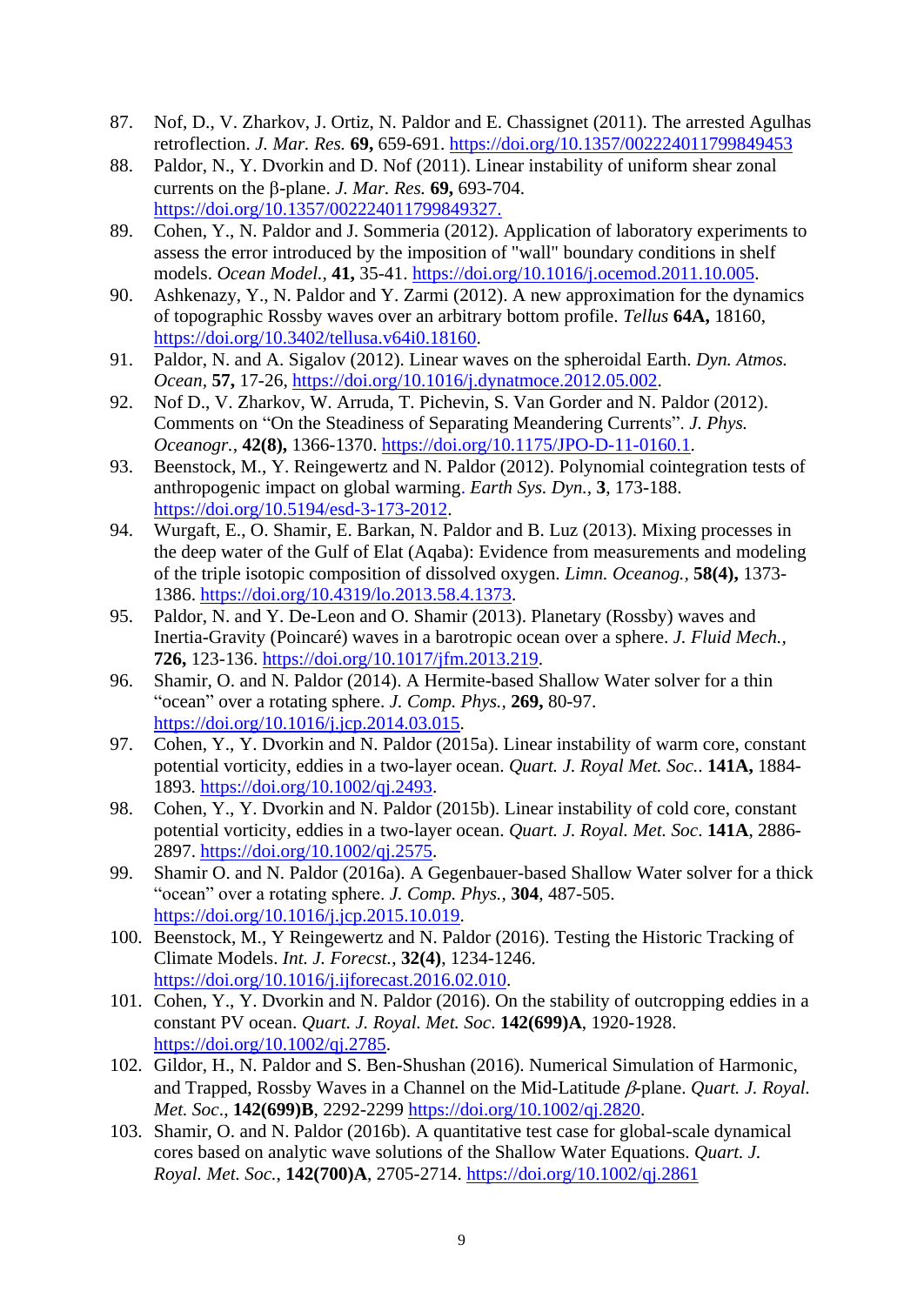- 104. De-Leon, Y. and N. Paldor (2017a). Trapped Planetary Waves Observed in the Indian Ocean by Satellite Borne Altimeters. *Ocean. Sci.*, **13**, 483-494. [https://doi.org/10.5194/os-13-483-2017.](https://doi.org/10.5194/os-13-483-2017)
- 105. Garfinkel, C., I. Fouxon, O. Shamir and N. Paldor (2017). Classification of Eastward Propagating Waves on the Spherical Earth. *Quart. J. Royal. Met. Soc.,* **143(704)A**, 1554-1564. [https://doi.org/10.1002/qj.3025.](https://doi.org/10.1002/qj.3025)
- 106. De-Leon, Y. and N. Paldor (2017b). An accurate procedure for estimating the phase speed of ocean waves from observations by satellite borne altimeters. *Acta Astronautica*. **137**, 504-511. [https://doi.org/10.1016/j.actaastro.2016.11.016.](https://doi.org/10.1016/j.actaastro.2016.11.016)
- 107. Paldor, N., I. Fouxon, O. Shamir and C. I. Garfinkel (2018). The Mixed Rossby-Gravity Wave on the Spherical Earth. *Quart. J. Royal. Met. Soc.,* **144**, 1820-1930. [https://doi.org/10.1002/qj.3354.](https://doi.org/10.1002/qj.3354)
- 108. Paldor, N. (2019). Recent Advances in Linear Wave Theory on the Spherical Earth. *Deep Sea Res. Part II.* Topical studies in Oceanography: Waves and Currents. **163,** 63- 67. [http://doi.org/10.1016/j.dsr2.2018.10.009.](http://doi.org/10.1016/j.dsr2.2018.10.009)
- 109. Berman, H., N. Paldor, J. Churchill and B. Lazar (2019). Constraining evaporation rates based on large scale sea-surface transects of salinity or isotopic compositions. *J. Geophys. Res.*: *Oceans.* **124**, 1322-1330. https://doi.org/10.1029/2018JC014106.
- 110. Shamir, O., I. Yacoby, S. Ziskin Ziv and N. Paldor (2019). The Matsuno baroclinic wave test case. *Geosci. Model Dev*., **12**, 2181-2193. https://doi.org/10.5194/gmd-12- 2181-2019.
- 111. Haza, A., N. Paldor, T. M. Ozgokmen, M. Curcic, S. Chen and G. Jacobs (2019). Wind-Based Estimations of Ocean Surface Currents from Massive Clusters of Drifters in the Gulf of Mexico. *J. Geophys. Res.*: *Oceans*. 5844-5869. [https://doi.org/10.1029/2018JC014813.](https://doi.org/10.1029/2018JC014813)
- 112. De-Leon, Y. and N. Paldor (2019). Commonly used methods fail to detect known phase speeds of simulated signals from time-longitude (Hovmöller) diagrams. *Ocean Sci*., **15**, 1593-1599. [https://doi.org/10.5194/os-15-1593-2019.](https://doi.org/10.5194/os-15-1593-2019)
- 113. De-Leon, Y., C. I. Garfinkel and N. Paldor (2020). Barotropic modes, baroclinic modes and equivalent depths in the atmosphere. *Quart. J. Royal. Met. Soc.* **146**, 2096-2115. https://doi.org/10.1002/QJ.3781
- 114. Dritschel, D. G., N. Paldor and A. Constantin (2020). The Ekman spiral for piecewiseuniform viscosity. *Ocean Sci*. **16**, 1089-1093. [https://doi.org/10.5194/os-16-1089-2020.](https://doi.org/10.5194/os-16-1089-2020)
- 115. Constantin, A., D. G. Dritschel and N. Paldor (2020). The deflection angle between a wind-forced surface current and the overlying wind in an ocean with vertically varying eddy viscosity. *Phys. Fluids*. **32**, 116604. [https://doi.org/10.1063/5.0030473.](https://doi.org/10.1063/5.0030473)
- 116. Cohen, Y. and N. Paldor (2021). Lagrangian Trajectories at the Outflow of Tropical Cyclones *Quart. J. Roy. Met. Soc*., **147**, 58–73. [https://doi.org/10.1002/qj.3904.](https://doi.org/10.1002/qj.3904)
- 117. Paldor, N., O. Shamir and C. I. Garfinkel (2021). Barotropic Instability of a Zonal Jet on a Sphere: From Non-Divergence through Quasi-Geostrophy to Shallow Water. *Geophy. Astrophys. Fluid. Dyn.* **115**, 15-34. [http://doi.org/10.1080/03091929.2020.1724996.](http://doi.org/10.1080/03091929.2020.1724996)
- 118. Gianchandani, K., H. Gildor and N. Paldor (2021). On the role of domain aspect ratio in the westward intensification of wind-driven surface ocean circulation. *Ocean Sci.* **17**, 351-363. [https://doi.org/10.5194/os-17-351-2021.](https://doi.org/10.5194/os-17-351-2021)
- 119. Garfinkel, C. I., O. Shamir, I. Fouxon and N. Paldor (2021). Tropical background and wave spectra: contribution of wave-wave interactions in a moderately nonlinear turbulent flow. *J. Amos. Sci.* **78(6)**. 1773-1789. https://doi.org/10.1175/JAS-D-20-0284.1.
- 120. Shamir, O., C. Schwartz, C. I. Garfinkel and N. Paldor (2021). The power distribution between symmetric and antisymmetric components of the Tropical wavenumber-